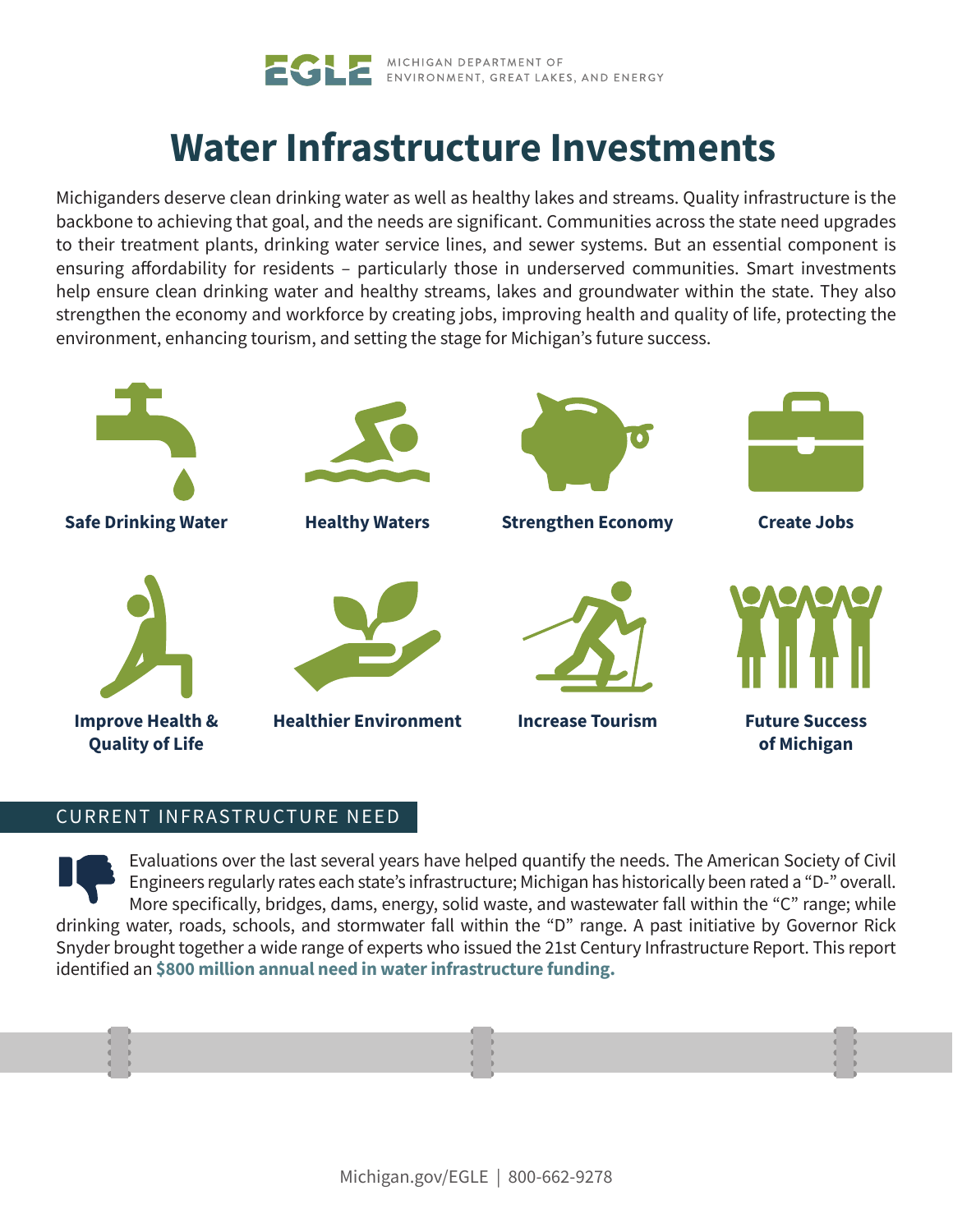

MICHIGAN DEPARTMENT OF ENVIRONMENT, GREAT LAKES, AND ENERGY

# CURRENT STATE OF INFRASTRUCTURE IN MICHIGAN



# **DRAINAGE SYSTEMS**

• Michigan has 35,000 miles of county drains that serve more than 17 million acres.

# **SEPTIC SYSTEMS**

- 30% of Michigan residents are served by septic systems.
- At least **10% of the 1.3 million systems in Michigan are estimated to be failing.** Some estimates indicate the failure rate may be as high as 25%.

# **PRIVATE WELLS**

• 25% of Michigan's residents and businesses obtain their water from more than 1 million private wells. This is the most of any state in the nation.

#### **DAMS**

- An estimated 2,600 dams are in Michigan with 57% being at least 50 years old.
- More than **10% of rated dams are rated in poor or unsatisfactory in condition.**

#### **MUNICIPAL WASTEWATER**

- 70% of Michigan residents are served by one of 1,080 community municipal wastewater treatment systems.
- An average of **5.7 billion gallons of untreated or partially-treated sewage entered into Michigan waterways since 2008.**

#### **MUNICIPAL DRINKING WATER**

- 75% of the state's residents and businesses are provided water by one of 1,390 community water systems.
- Most water systems were constructed at least 50-100 years ago and are in need of repair and replacement.
- Between 10% and 50% of drinking water produced by systems is commonly lost through leakage.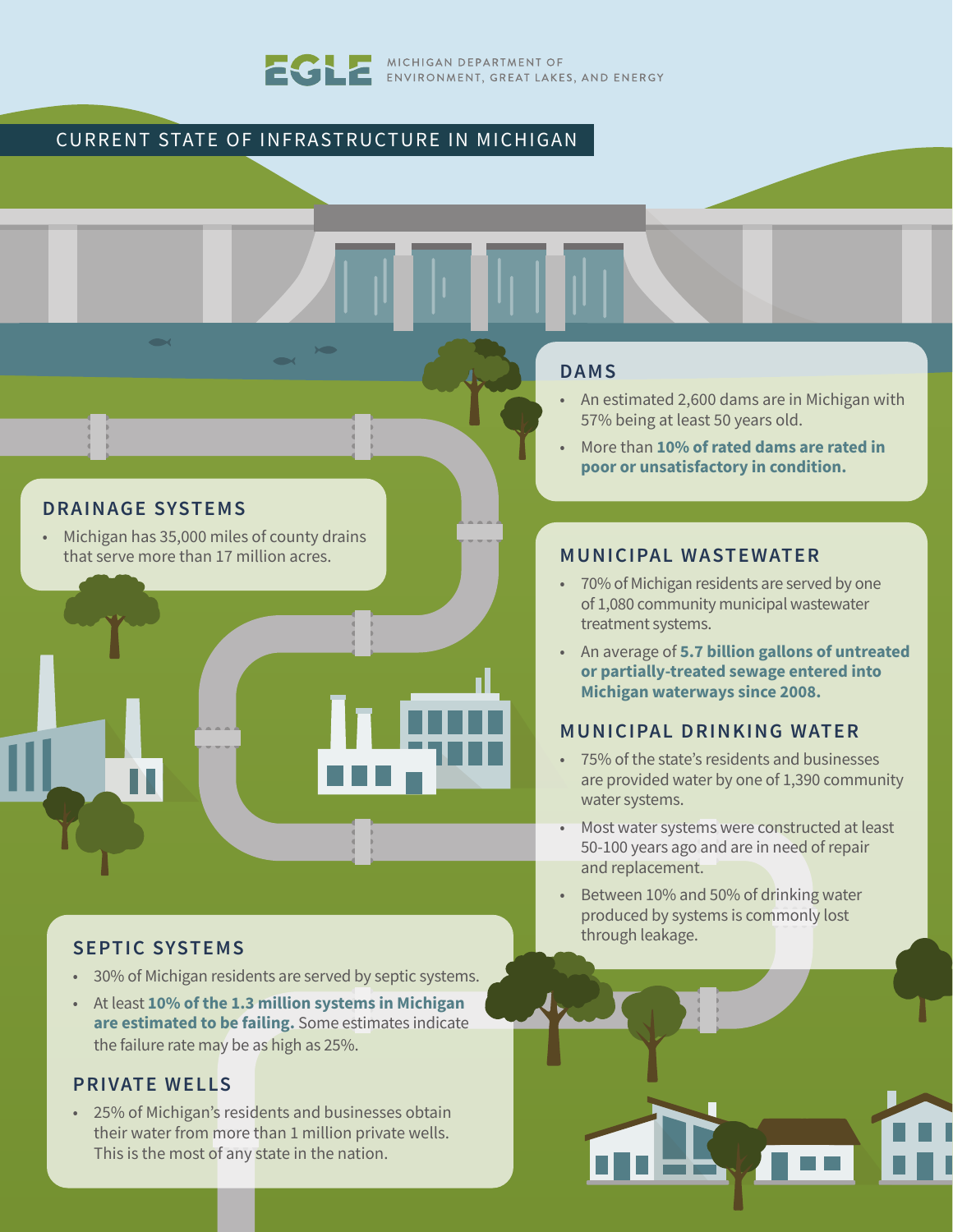#### MICHIGAN DEPARTMENT OF ENVIRONMENT, GREAT LAKES, AND ENERGY

# CLOSING THE GAP

How do we close the infrastructure gap? The key is partnerships at multiple levels. The State Revolving Fund plays an important role, but it isn't intended to be the only option. Federal programs, including those provided by the United States Department of Agriculture Rural Development or portions of the new federal infrastructure funds, can provide assistance. Additionally, local units of government can bond or move forward with private financing though user fees to support the needs of the community.

# STATE REVOLVING FUND OVERVIEW

Michigan has two State Revolving Funds: Drinking Water and Clean Water. Both require a 20% state match component. The Drinking Water Fund receives \$25-\$30 million annually in federal funds, and the program can support up to \$200 million in projects. The Clean Water Fund receives \$65-\$70 million annually, and the program can support up to \$800 million in projects annually. Loans provide some principal forgiveness options, and the selection process between the funds is similar.



#### TOTAL FINANCING PROVIDED

More than \$7 billion has been allocated since 1988 for 1,100 projects under the Revolving Funds, an average of \$205 million spread among 32 projects per year.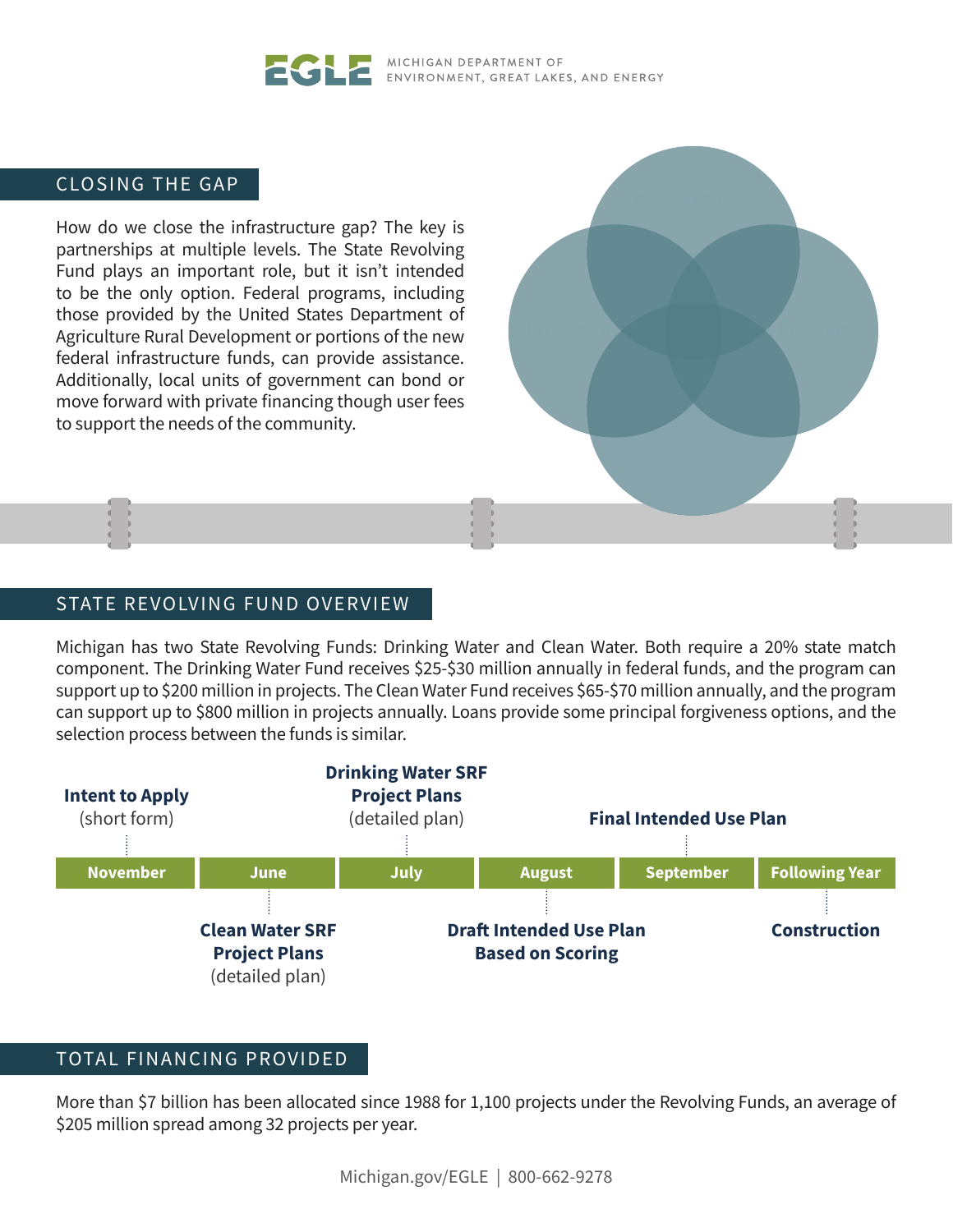

#### DRINKING WATER STATE REVOLVING FUND

#### **\$1.5 billion and 345 projects financed since 1998**

- Intake Structures
- Pumping Stations
- Storage Tanks
- Treatment Plants
- Distribution System Improvements (main pipelines from plant to service lines)
- Water Service Lines (replacement of lead and galvanized lines leading to homes)
- Municipal Wells

# CLEAN WATER STATE REVOLVING FUND\*

#### **\$5.4 billion and 642 projects financed since 1988**

- Elimination of Combined Sewer Overflows
- Wastewater Treatment Systems
- Collection Systems
- Major Sewer Rehabilitation
- Pump Stations
- Nonpoint Source Projects
- Stormwater Treatment

#### MI CLEAN WATER

#### **\$191.4 million and 195 projects funded since 2021**

- Asset Management (awarded \$31.4 million for 94 projects)
- Consolidation and Contamination Risk Reduction (awarded \$20.9 million for 9 projects)
- Affordability and Planning (awarded \$1.9 million for 27 projects)
- Drinking Water Infrastructure (awarded \$35 million for 28 projects)
- Lead Service Line Replacements (awarded \$102.2 million for 37 projects)

*\*In addition, 597 projects totaling \$405.2 million were funded through the Stormwater, Asset Management, and Wastewater (SAW) program in support of clean water efforts.*



**Requested amount is 13 times more than average projects financed in the past**

> **More than \$2.8 billion for 250 projects based on initial intent to apply submissions for 2023**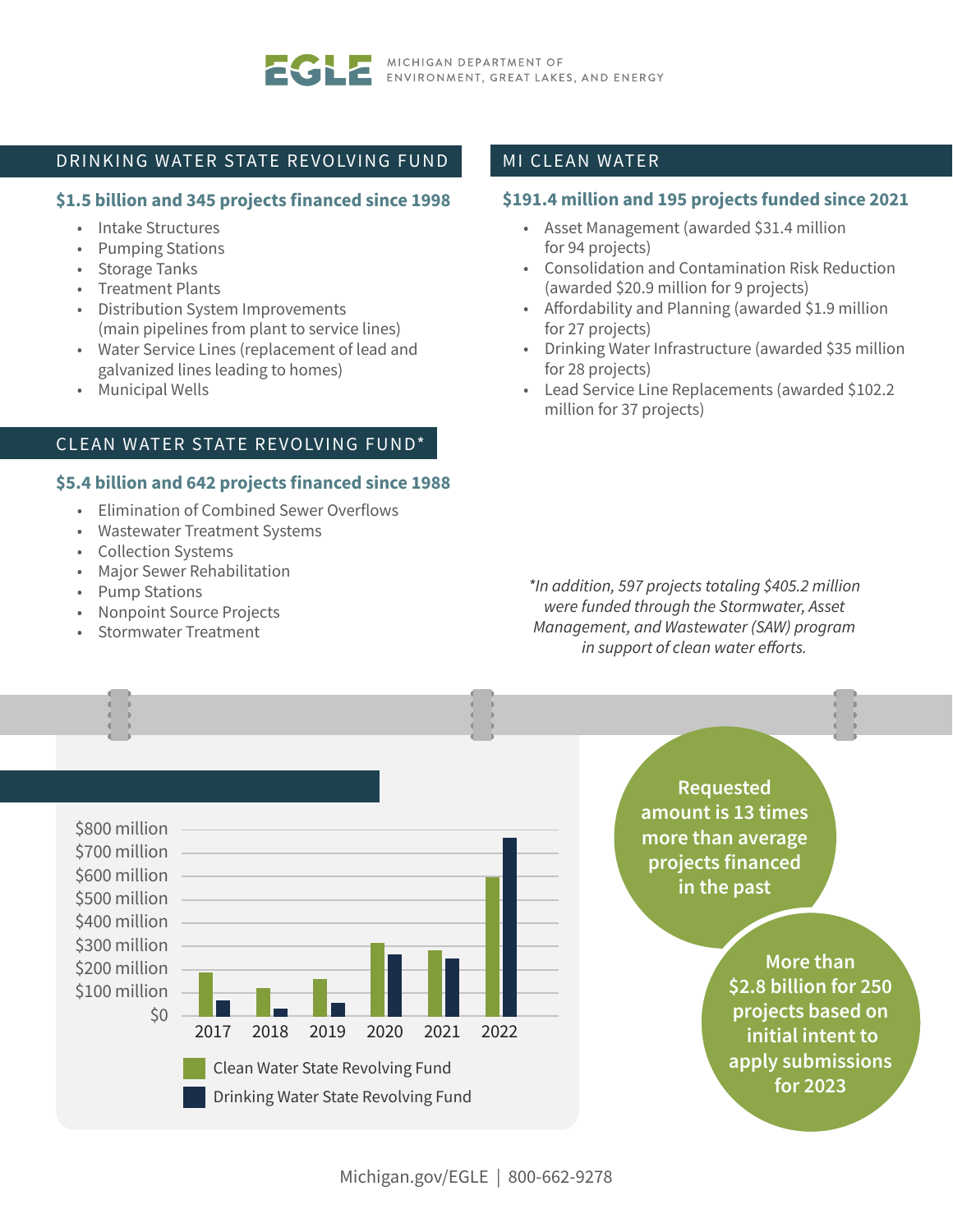

MICHIGAN DEPARTMENT OF ENVIRONMENT, GREAT LAKES, AND ENERGY

# IMPLEMENTATION OF PA 53 OF 2022 (SB 565)

Public Act 53, signed by Governor Gretchen Whitmer in April of 2022, seeks to reduce the financial burden to communities and address infrastructure needs to protect public health and the environment. Act 53 provides \$4.7 billion of infrastructure funding, including \$1.9 billion to be administered by EGLE. Funding is included from three separate funds: American Rescue Plan Act, Infrastructure Investment and Jobs Act, and General Fund. EGLE's implementation of Act 53 will focus on the following guiding principles:



| <b>Addressing environmental</b><br>and public health priorities | <b>Decreasing the cost of</b><br>treating, collecting, and<br>distributing water                          | <b>Prioritizing funding to</b><br>communities implementing<br>asset management plans |  |  |  |  |
|-----------------------------------------------------------------|-----------------------------------------------------------------------------------------------------------|--------------------------------------------------------------------------------------|--|--|--|--|
| <b>Prioritizing funding to</b><br>disadvantaged communities     | <b>Facilitating economic growth</b><br>in communities while<br>fostering sustainability<br>and resiliency | <b>Supporting the</b><br>"dig once" philosophy                                       |  |  |  |  |
| Coordinating with federal, state, and local partners            |                                                                                                           |                                                                                      |  |  |  |  |

# NEW FUNDING

# **W I L L**

- Support needed projects
- Provide grant and loan funds with the majority being grants
- Build on the success of the SRF programs

# **WILL NOT**

- Fund 100% of Statewide water infrastructure needs
- Violate federal and state statute
- Decrease current water rates